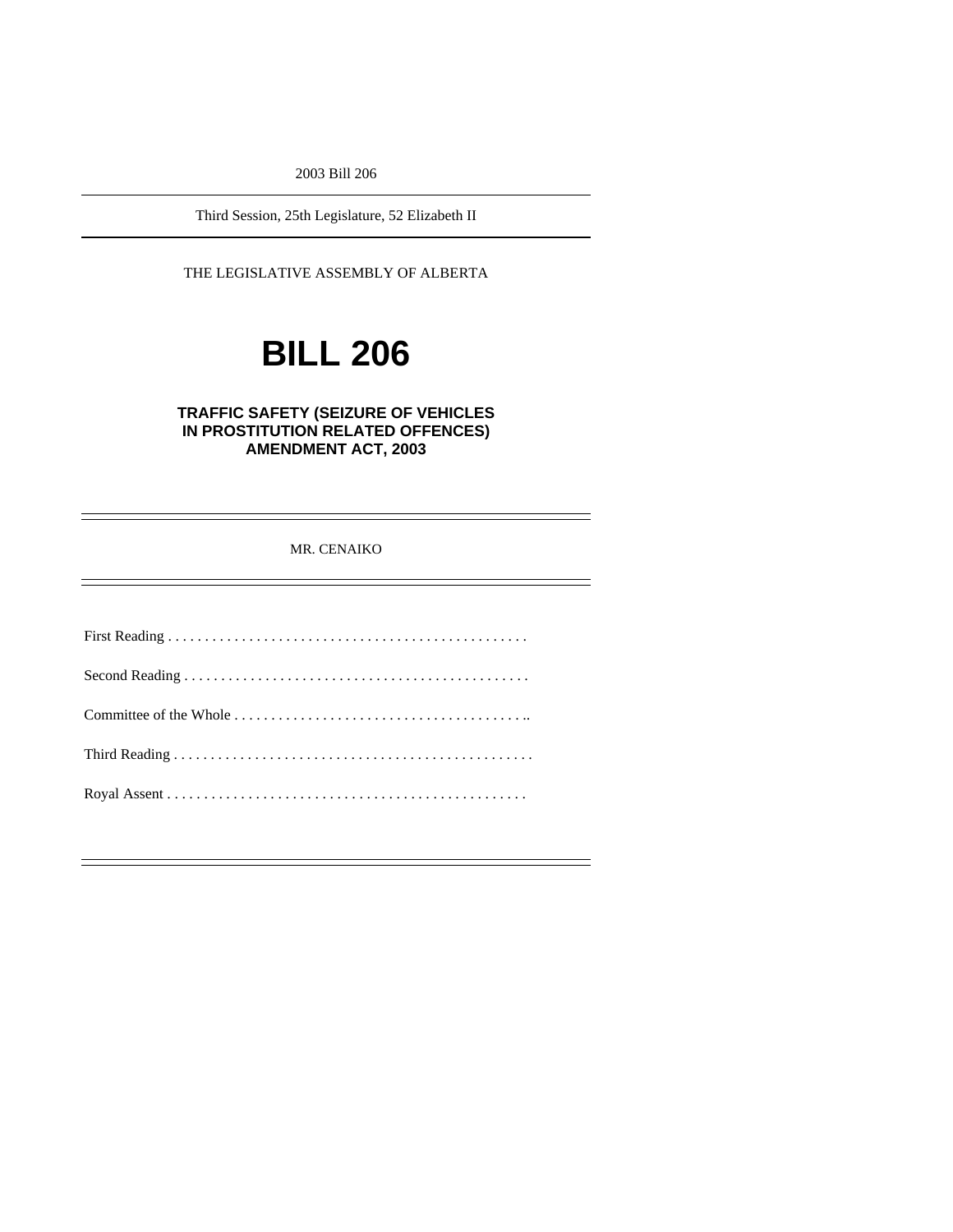*Bill 206 Mr. Cenaiko* 

# **BILL 206**

2003

# **TRAFFIC SAFETY (SEIZURE OF VEHICLES IN PROSTITUTION RELATED OFFENCES) AMENDMENT ACT, 2003**

*(Assented to , 2003)* 

HER MAJESTY, by and with the advice and consent of the Legislative Assembly of Alberta, enacts as follows:

#### **Amends RSA 2000 cT-6**

**1 The** *Traffic Safety Act* **is amended by this Act.** 

### **2 Section 40 is amended**

- **(a) in subsections (1) and (2) by adding** "or 173.1" **after**  "section 173";
- **(b) by adding the following after subsection (2):**

**(3)** In determining an appeal of a seizure or immobilization under section 173.1, the Board may order the release of the motor vehicle if the Board is satisfied that

- (a) the owner could not reasonably have known that the vehicle was being operated in the course of committing an offence referred to in section 173.1,
- (b) at the time the vehicle was seized, the driver was in possession of it without the knowledge and consent of its owner, or
- (c) it is the first time that the person has been charged with an offence referred to in section 173.1 and that person is eligible for, and consents to be dealt with by way of, a program of alternative measures under section 717(1)(a) of the *Criminal Code* (Canada).
	- **1**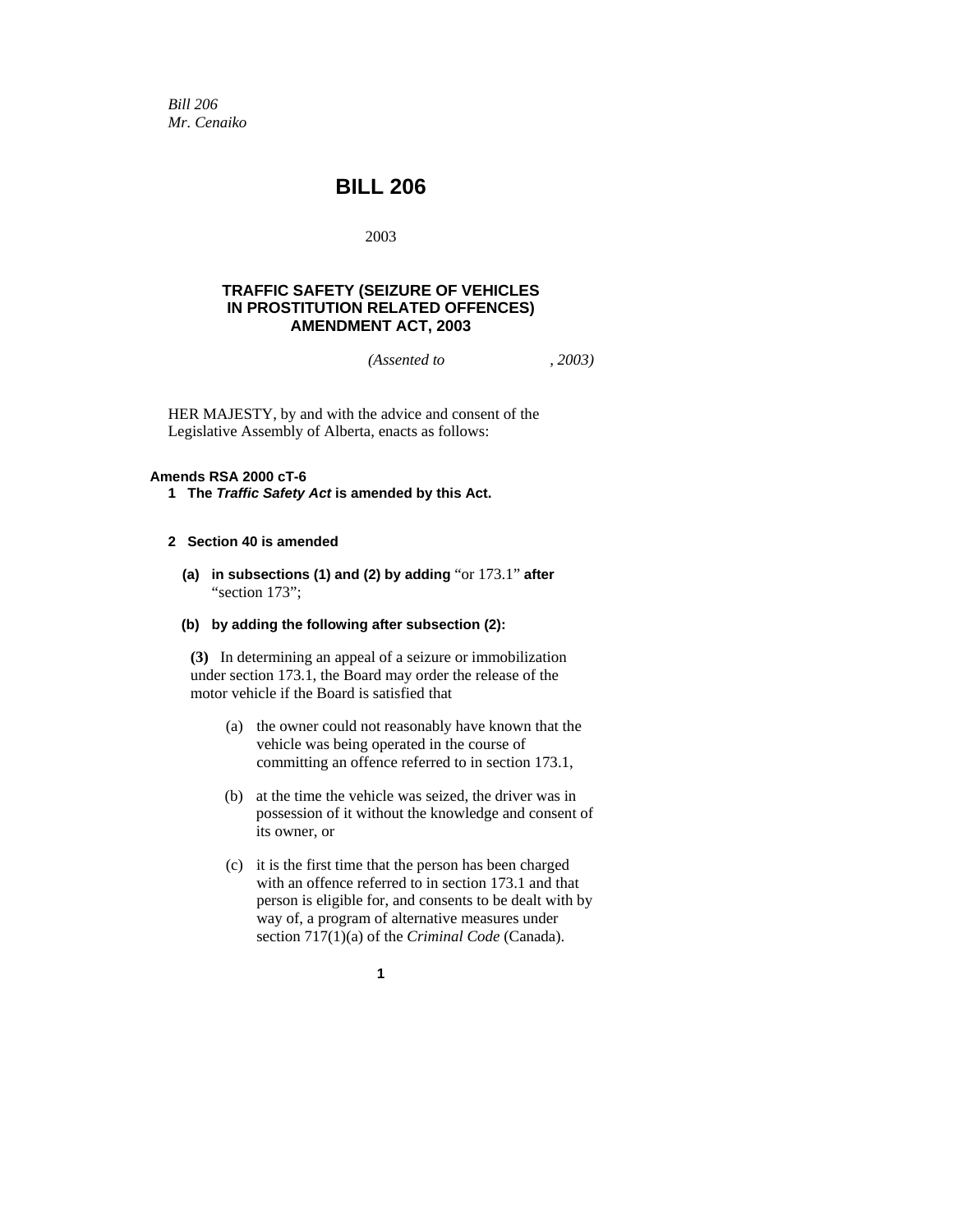**3 Section 64 is amended in clause (k) by striking out** "sections 172 and 173" **and substituting** "sections 172, 173 and 173.1".

**4 Section 77(1) is amended in clause (i) by striking out** "section 172 or 173" **and substituting** "section 172, 173 or 173.1".

**5 Section 170(8) is amended by adding** "or 173.1" **after** "section 173".

# **6 The following is added after section 173:**

#### **Seizure of vehicle in prostitution related offences**

**173.1(1)** Where a person has been charged with an offence under section 211, 212 or 213 of the *Criminal Code* (Canada), a peace officer, the Registrar or a person authorized by a peace officer or the Registrar may seize or immobilize the motor vehicle that was being operated by that person at the time that the person was charged.

**(2)** Where a motor vehicle is seized or immobilized under subsection (1), a peace officer may release the vehicle to the registered owner, or a person authorized by the registered owner, if the officer is satisfied that

- (a) the vehicle was stolen,
- (b) every person
	- (i) who was in the vehicle at the time it was seized, and
	- (ii) who the peace officer had reasonable grounds to believe had committed an offence referred to in subsection (1),

is eligible for, and consents to be dealt with by way of, a program of alternative measures authorized under section 717(1)(a) of the *Criminal Code* (Canada), or

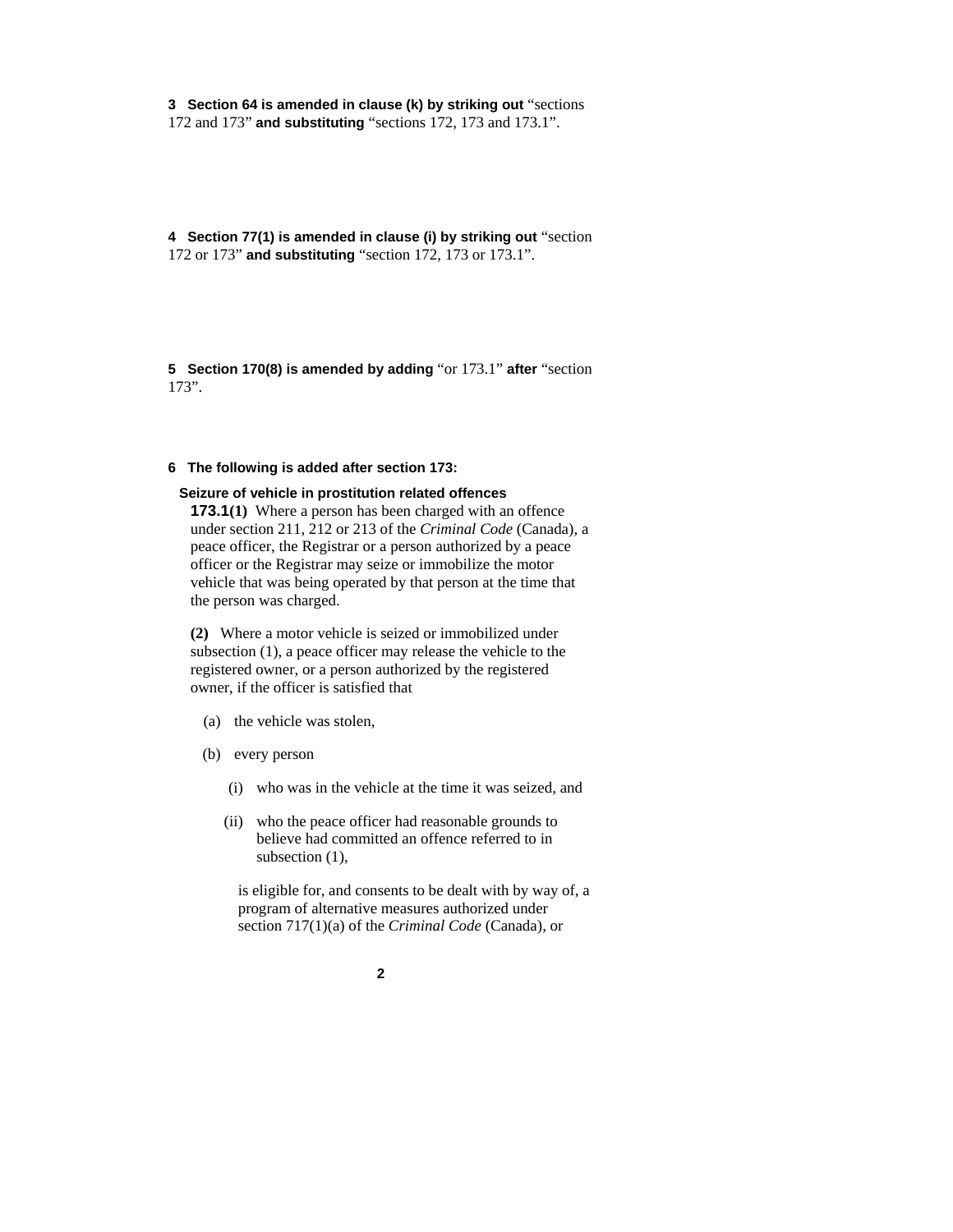(c) seizure of the vehicle is causing or will cause undue financial hardship.

**(3)** Subject to subsection (2) and any decision of the Board in an appeal commenced pursuant to section 40, when a person who is in a motor vehicle at the time it is seized or immobilized under subsection (1) is convicted of an offence referred to in that subsection, the vehicle is forfeited to the Government subject to any security interest registered under the *Personal Property Security Act* before the seizure or immobilization.

**(4)** If no person is convicted of an offence in respect of which a motor vehicle is seized under this section, the Registrar shall release the vehicle.

**7 Sections 174 and 175 are amended by striking out** "section 172 or 173" **and substituting** "section 172, 173 or 173.1".

**8 This Act comes into force on Proclamation.**

**3**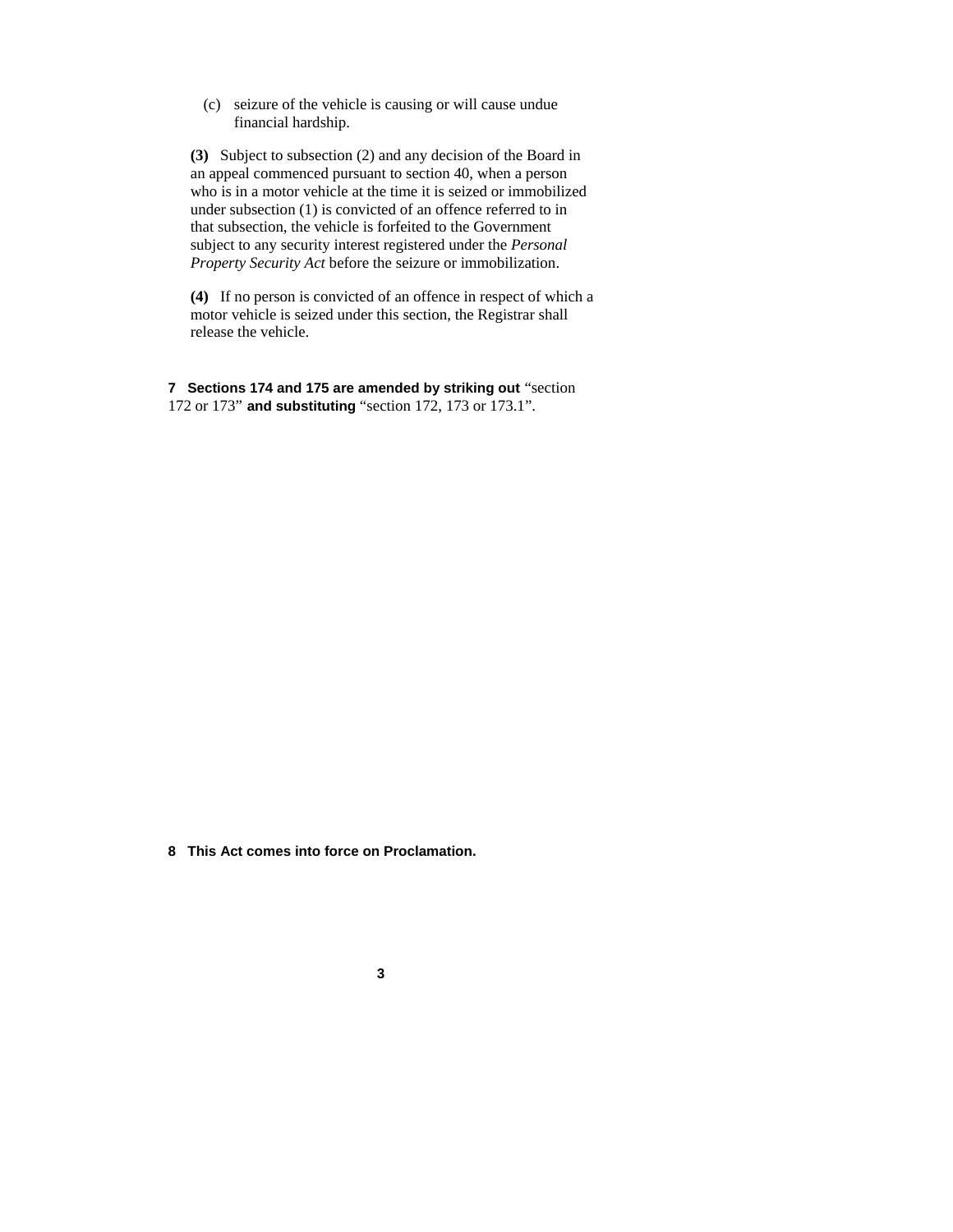# **Explanatory Notes**

- **1** Amends chapter T-6 of the Revised Statutes of Alberta 2000.
- **2** Section 40 presently reads:

*40(1) Subject to the regulations, where a person's motor vehicle is seized or immobilized under section 173, that person or another person who has an interest in that motor vehicle may appeal the seizure or immobilization to the Board.* 

*(2) In determining an appeal commenced pursuant to this section, the Board may, subject to the regulations, confirm, vary or rescind the decision made or action taken under section 173.* 

**1** Explanatory Notes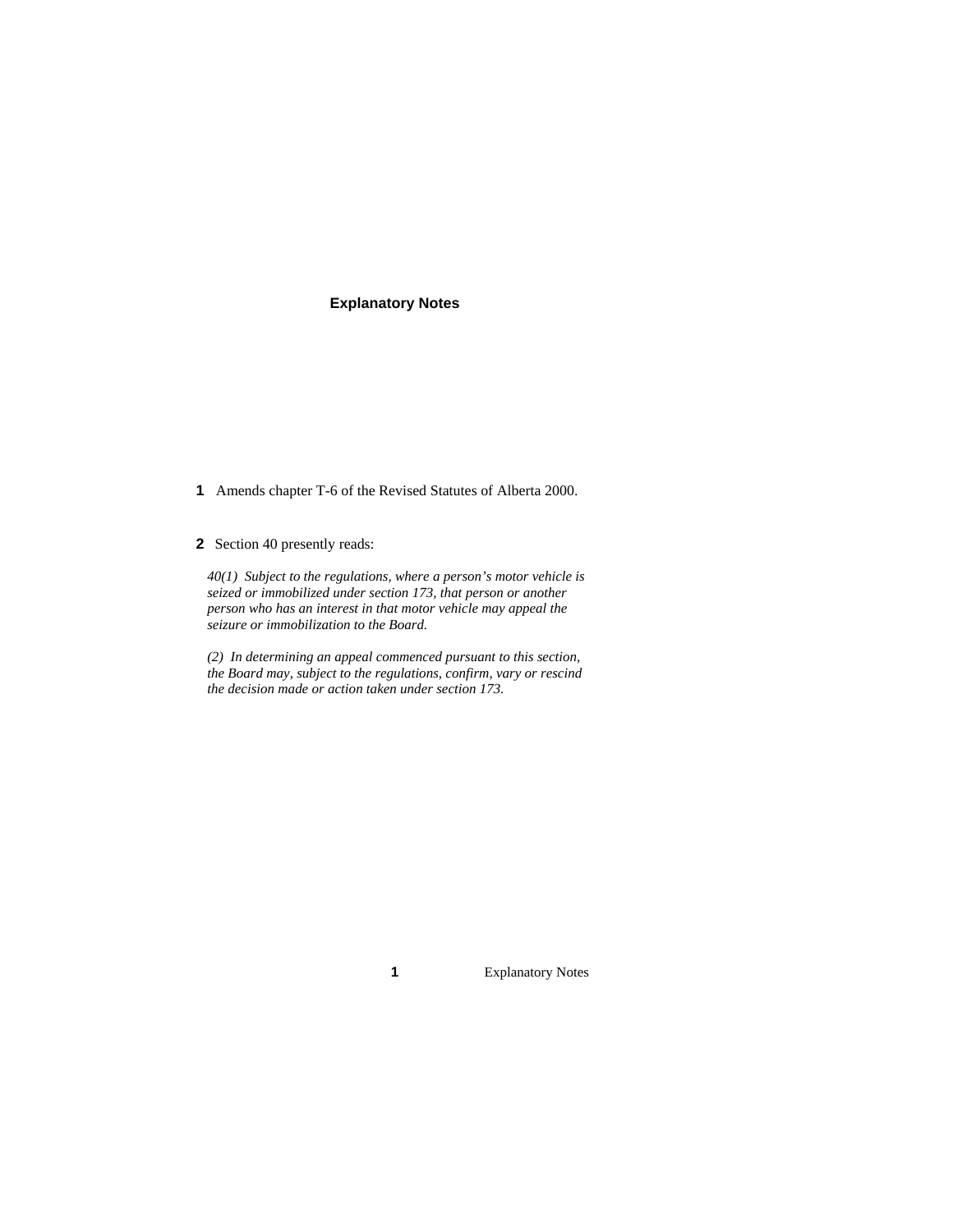- **3** Section 64 presently reads in part:
	- *64 The Minister may make regulations* 
		- *(k) governing the seizure and the immobilization of vehicles under sections 172 and 173 and appeals under section 40;*
- **4** Section 77(1) presently reads in part:

*77(1) A peace officer may cause any vehicle to be removed and taken to and stored in a suitable place when the vehicle* 

- *(i) is seized under section 172 or 173.*
- **5** Section 170(8) presently reads:

*(8) This section does not apply in respect of a motor vehicle that is seized or immobilized under section 173.* 

**6** Seizure of vehicle in prostitution related offences.

**2** Explanatory Notes